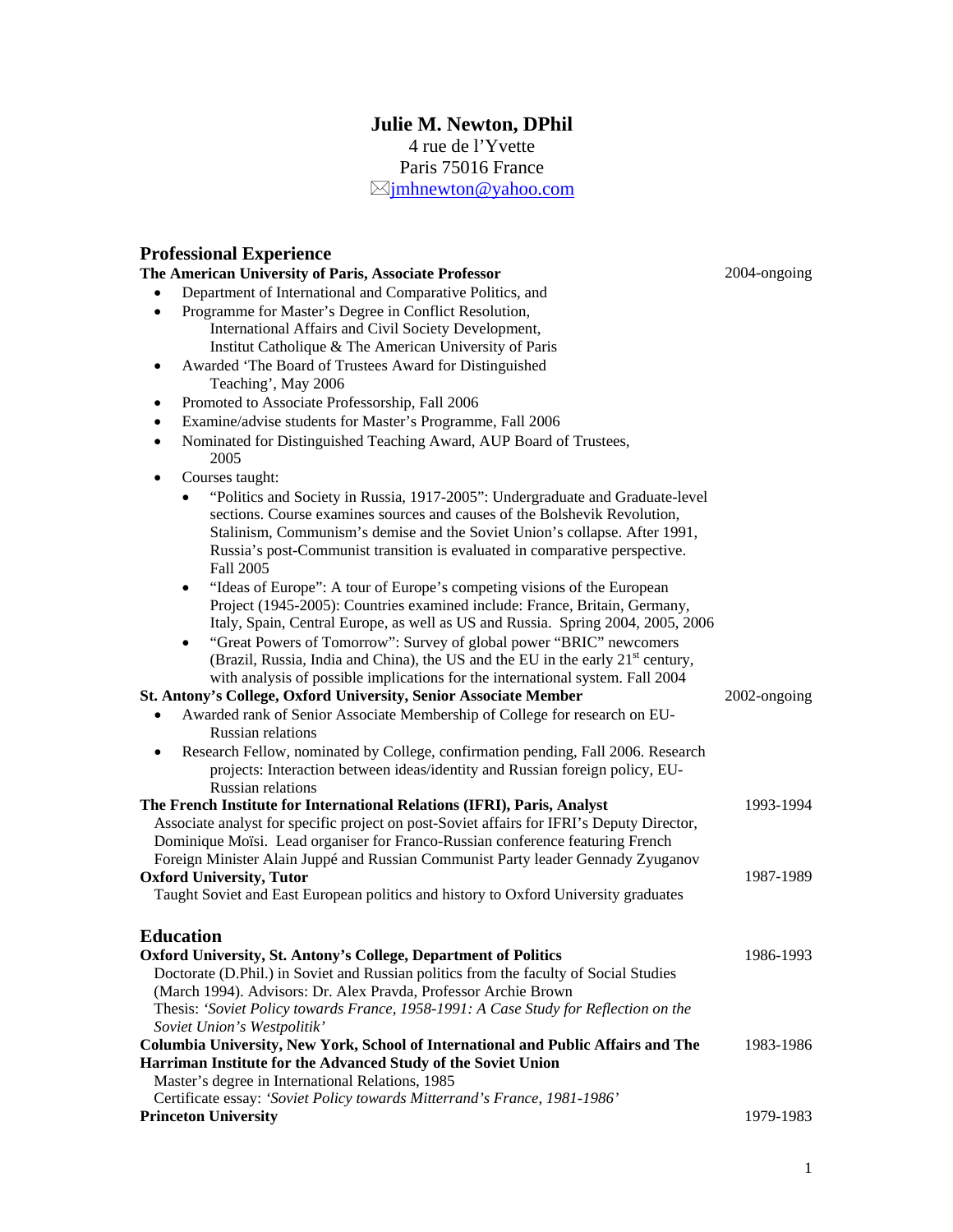| BA, cum laude, in Russian literature and language<br>Middlebury College, Russian Language Program<br>Certificate, magna cum laude, in Russian language                                                                                                                                                                                  | Summer 1988 |
|-----------------------------------------------------------------------------------------------------------------------------------------------------------------------------------------------------------------------------------------------------------------------------------------------------------------------------------------|-------------|
|                                                                                                                                                                                                                                                                                                                                         |             |
| <b>Oxford University, St. Antony's College</b>                                                                                                                                                                                                                                                                                          | 1998-2005   |
| Board member, Executive Advisory Committee from North America (ECANA)                                                                                                                                                                                                                                                                   |             |
| Oxford University, Russian Centre, St. Antony's College                                                                                                                                                                                                                                                                                 | 2004-2006   |
| Steering Committee for fund-raising campaign                                                                                                                                                                                                                                                                                            |             |
| <b>The International School of Paris</b>                                                                                                                                                                                                                                                                                                | 2003-2006   |
| Board member and Chairman of Marketing Committee for International Baccalaureate<br>school, featuring the PYP, MYP and IB. 560 students, K-12,                                                                                                                                                                                          |             |
| Faculty Advisor, 'The Economist Club', The American University of Paris. Weekly<br>student discussion group of current events, based partly on The Economist magazine.<br>Introduce competing points of view; provide alternative articles on same subject matter<br>(often from foreign press); moderate and guide student discussion. | 2005-2006   |
| Awards                                                                                                                                                                                                                                                                                                                                  |             |
| <b>International Fellow for the US Fund for Peace (Compton Scholar)</b>                                                                                                                                                                                                                                                                 | 1989-1990   |
| First-ever recipient of special grant from the US Congress. Awarded rank of Guest                                                                                                                                                                                                                                                       |             |
| Fellow of the Soviet Academy of Sciences and attached to the institute, World Economy<br>and International (IMEMO)                                                                                                                                                                                                                      |             |
| <b>International Research and Exchange Board (IREX)</b>                                                                                                                                                                                                                                                                                 | 1989-1990   |
| Fellowship for 10-month stay in Moscow at the Soviet Academy of Sciences. Conducted                                                                                                                                                                                                                                                     |             |
| over 75 interviews with Soviet academics and public officials, including former Politburo                                                                                                                                                                                                                                               |             |
| members and Gorbachev advisors                                                                                                                                                                                                                                                                                                          |             |

**Language fluency**: English, Russian, French

DOB 7/6/61, Florida, USA Married, 2 children

### **Publications**

- *Russia, France, and the Idea of Europe*, (Basingstoke, UK: Palgrave-Macmillan, 2003), 357 pages [Favourably reviewed by Lord Truscott of St James, in *Slavic Review*, (Spring 2005), p. 201.] [Favourably reviewed in *Slavonic and East European Review*, Review Article by Neil Malcolm, 'Russia and Europe in the New World Order', vol 83, no 3 (July 2005), pp. 495-507.]
- 'The EU and Russia: the Promise of Partnership', Review Article, of book with same title by John Pinder and Yuri Shishkov, *International Affairs*, London, Royal Institute for International Affairs, vol 79, no 5, (October 2003).
- 'A Dynamic Threesome: Ideas, Materialism and Leadership', *Journal of Political Ideologies,* vol 10, no 2 *(*June 2005), pp. 219-228.
- 'Annotated Bibliography of Published Works by Archie Brown', Alex Pravda, editor, *Leading Russia: Essays on Leadership* (Oxford: Oxford University Press, 2005), pp 275-295.
- 'Poles Apart?: Russia, France and the Concept of Multipolarity', book chapter. Graham Timmins and Jackie Gower, editors, *An Uneasy Partnership: Russia and Europe in the 21st Century* (Anthem Press, forthcoming, 2006).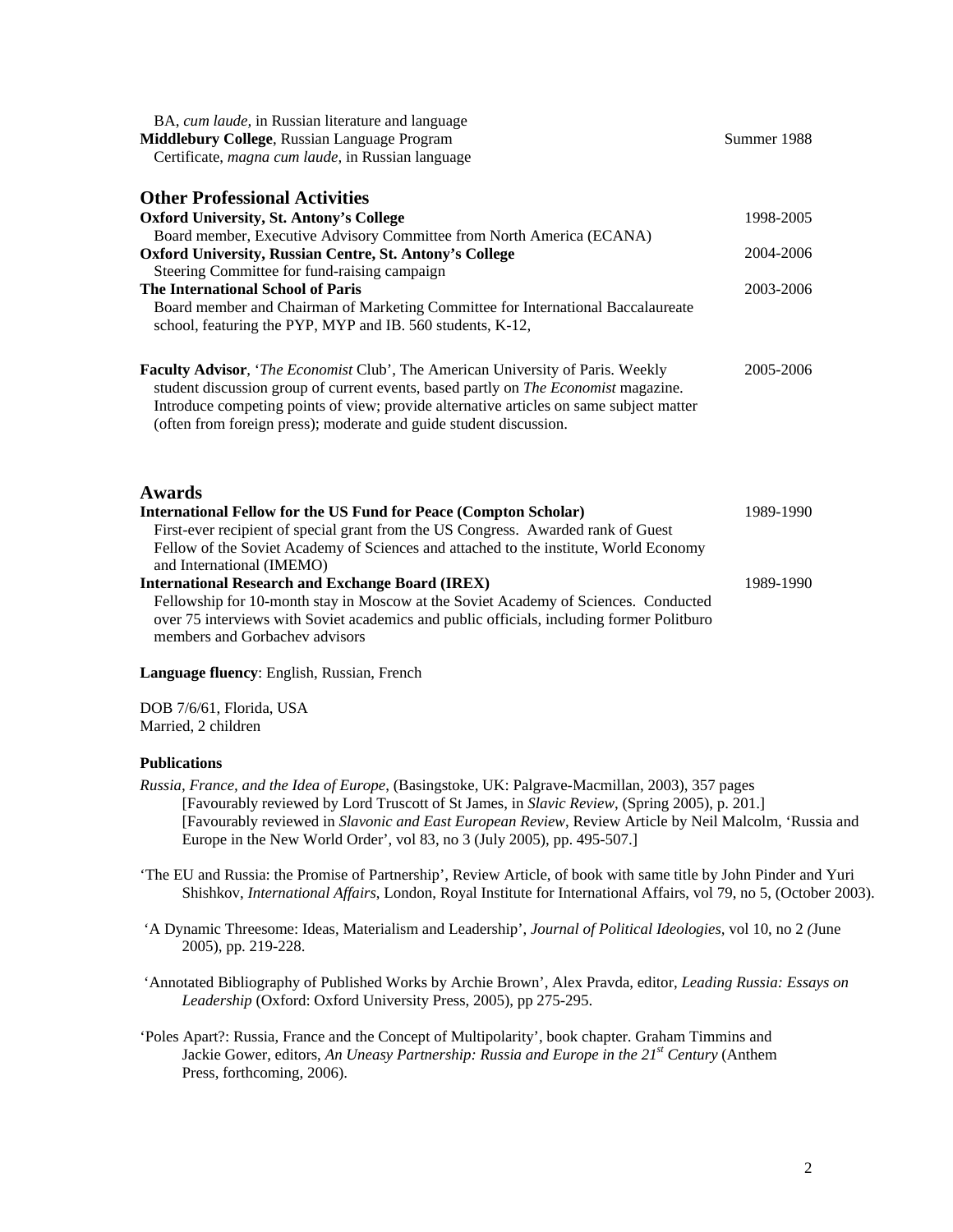- Book review: 'Re-Assessing Robert English's, *Russia and the Idea of the West'*, in *The Russian Review,*  (Fall 2005).
- Co-editor with William Tompson*, Institutions, Ideas, and Leadership in Post-Soviet Russia,* (Palgrave-Macmillan, forthcoming, 2006). Author of Chapter, 'Assessing the Role of Ideas and National Identity in Post-Soviet Russian'.
- *After the Superpowers: Drawing the Wrong Lessons* (Book project for general readership discussing US foreign policies and Russian domestic and foreign policies since 1985. To be based on primary and archival research in both Russia and the US.)
- *International Encyclopedia of Social Sciences, 2nd edition*, contributor, Macmillan reference, forthcoming, 2006.

## **Conferences and Public Talks**

'Ideas and Foreign Policy Change in the USSR and Post-Soviet Russia: The Case of Soviet policy towards Europe'. St. Antony's College, seminar speaker, December 1994

'Russia today'. Jacksonville Florida. Lecture to Jacksonville Chamber of Commerce, December 1994

'Russia, France, and the Idea of Europe', St. Antony's College, seminar speaker, December 2001

'Russia and Europe', New York University in Paris, Paris, France, December 2002

- 'The Role of Ideas in Soviet and Russian Foreign Policy,' The British Association for the Slavic and East European Studies (BASEES), annual conference, Cambridge, UK, March, 2003
- 'Russia and France since Putin', for Conference on "Russia and Europe", 50<sup>th</sup> Anniversary Celebration, The Russian and Eurasian Studies Centre, St. Antony's College, Oxford. July 4-6, 2003
- 'Russia and the EU: Past and Present', New York University in Paris program, Paris, France. October 30, 2003
- 'Ideas in Soviet European Policy: A Case-Study of Soviet-French relations', The American Association for the Advancement of Slavic Studies (AAASS), annual conference, Toronto, Canada. November 19- 23, 2003
- 'Russia and France since Putin', Mellon Lecture Series, The American University of Paris, December 3, 2003
- 'France and Russia', for 'Russia and Europe Workshop' at the University of Stirling, UK June 18-19, 2004.
- 'The European Union: Its History, Institutions and Prospects for the Future', New York University in Paris, September 22, 2004.
- 'The European Union as a Global Actor: The EU We Need', New York University in Paris, February 2, 2005
- 'Russia and the European Union today', for Europeum Conference featuring Gregory Yavlinsky, Chairman of Liberal Yabloko Party in Russia, January 21, 2005, St. Antony's College, Oxford.

'The European Union in the World', New York University in Paris, March 15, 2005

'British Intellectual Perspectives towards the European Project,' for conference organized by 'ForumduFutur' at The French National Assembly, June 21, 2005, Paris, France.